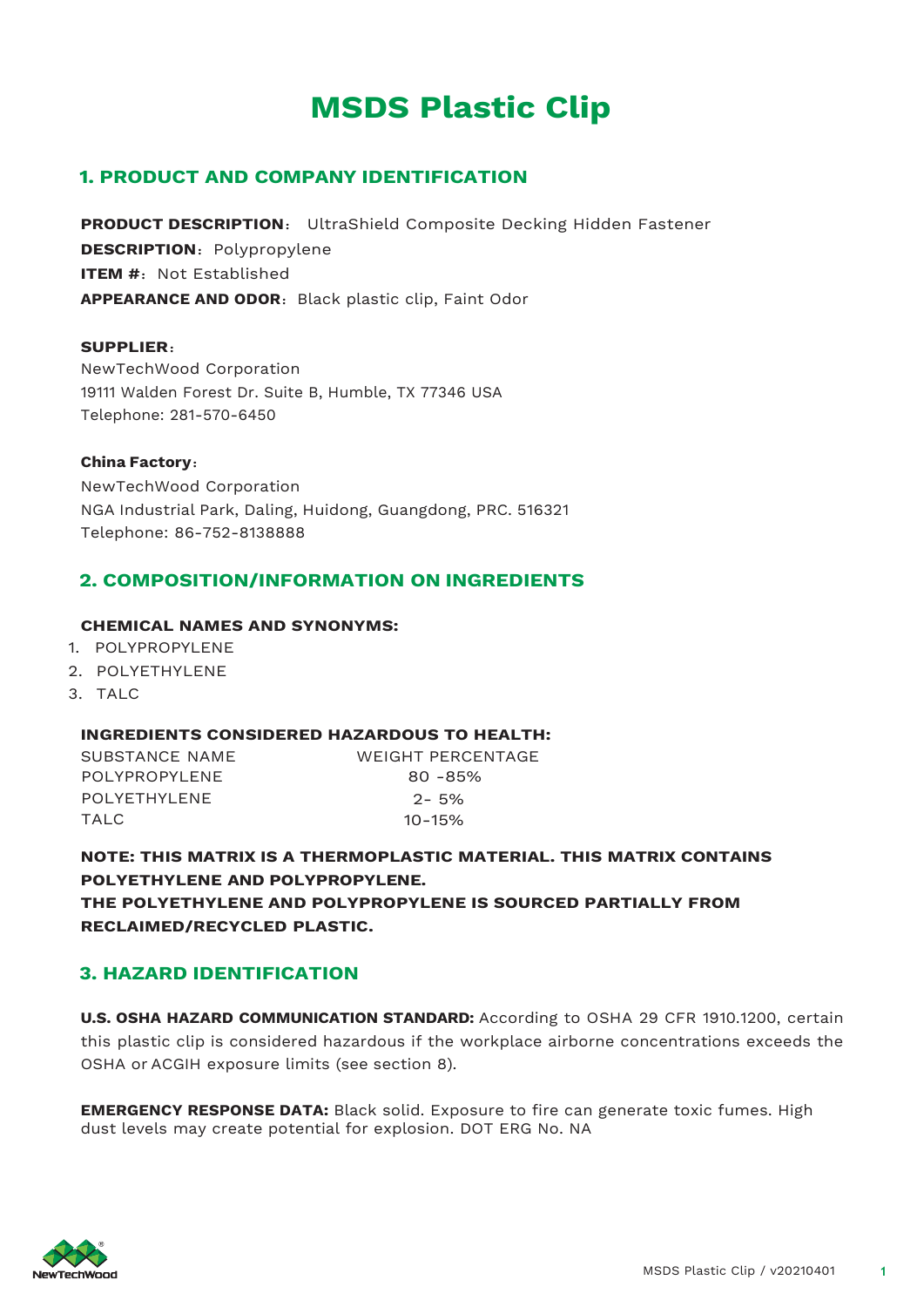# **4. FIRST AID MEASURES**

**EYE CONTACT:** Flush thoroughly with water. If irritation occurs, call a physician.

**SKIN CONTACT:** Wash contact areas with soap and water. Launder contaminated clothing before reuse.

**INHALATION:** If respiratory irritation, cough, shortness of breath, wheezing or chest tightness occurs after exposure to dust, remove from further exposure, seek immediate medical assistance and call for a physician.

# **5. FIRE FIGHTING MEASURES**

#### **EXTINGUISHING MEDIA:** Water

**SPECIAL FIRE FIGHTING PROCEDURES:** Use water to keep fire exposed product cool. For fires in enclosed areas, fire fighters must use self-contained breathing apparatus.

**SPECIAL PROTECTIVE EQUIPMENT:** For fires in enclosed areas, fire fighters must use selfcontained breathing apparatus.

**UNUSUAL FIRE AND EXPLOSION HAZARDS:** Exposure to fire can generate toxic fumes.

# **6. ACCIDENTAL RELEASE MEASURES**

**NOTIFICATION PROCEDURE:** None

**PROCEDURES IF MATERIAL IS RELEASE OR SPILLED:** None

**ENVIRONMENTAL PRECAUTIONS:** Not expected to be a problem.

## **7. HANDLING AND STORAGE**

**HANDLING:** This products should be complete packed, loading safety, prevent exposure to the rain and heat in the process of transportation.

**STORAGE:** Away from strong oxidizing agents or combustible material.

# **8. EXPOSURE CONTROLS / PERSONALPROTECTION**

**VENTILATION:** Use in well ventilated area

**RESPIRATORY PROTECTION:** Approved dust respirators must be used for dusty conditions or if breathing of dusts is likely.

**EYE PROTECTION:** Safety glasses with side shields, or goggles, should be worn to protect against dust particles.

**SKIN PROTECTION:** No special equipment required. Good personal hygiene practices should always be followed.

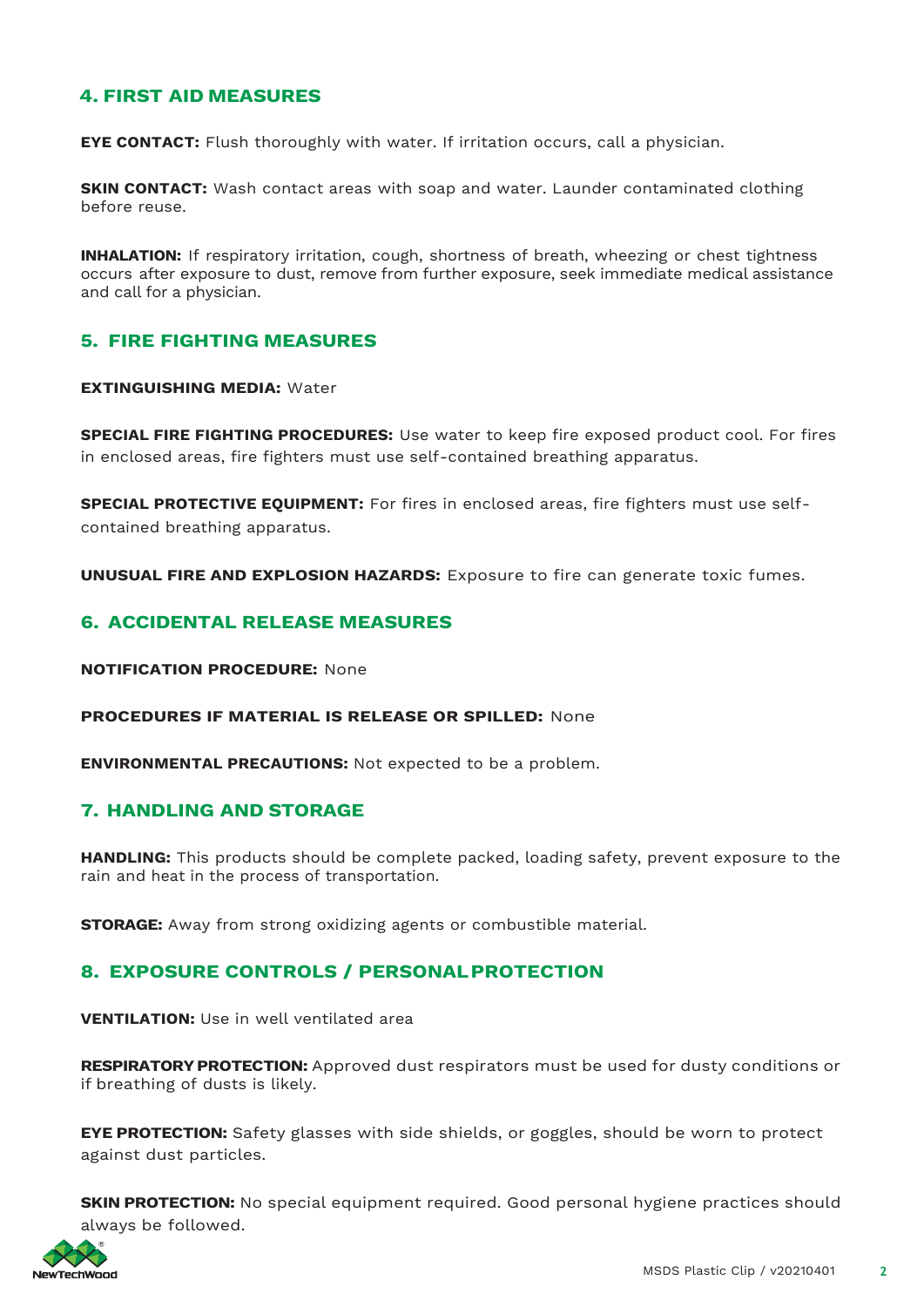# **9. PHYSICAL AND CHEMICALPROPERTIES**

Physical properties are given which are considered representative. For specific physical properties refer to the Product Data Sheet.

**APPEARANCE:** Solid **COLOR:** Black **ODOR:** None **PH VALUE:** N/A **BOILING POINT:** N/A **MELTING POINT:** Approximately 165℃ **FLASH POINT:** Not available **FLAMMABILITY:** Smoke- Flame Spread Index = 115 **SELF IGNITION:** 437℃ **SMOKE DEVELOPED VALUE:** 150 **WATER ABSORPTION:** 0.12% by weight **COEF. OF MOISTURE EXPANSION:** 0.2% by weight **WATER SOLUBILITY:** Negligible **FUNGUS RESISTANCE:** No Decay **VAPOR DENSITY:** NE **EVAPORATION RATE:** NE **POUR POINT:** NA **FREEZING POINT:** NE **VOLATILE ORGANIC COMPOUND:** NE

# **10. STABILITY AND REACTIVITY**

**STABILITY (THERMAL, LIGHT, ETC.):** Stable.

**CONDITIONS TO AVOID:** Heat and flame. Build up of dusts.

**INCOMPATIBILITY (MATERIALS TO AVOID):** Strong oxidizers.

**HAZARDOUS DECOMPOSITION PRODUCTS:** Smoke, Carbon Monoxide, carbon dioxide, acid, aldehyde.

**HAZARDOUS POLYMERIZATION:** Will not occur.

## **11. TOXICOLOGICAL DATA**

#### **ACUTE TOXICOLOGY**

**Oral Toxicity (Rats):** Not established. **Dermal Toxicity (Rabbits):** Not established. **Inhalation Toxicity (Rats):** Not established. **Eye Irritation (Rabbits):** Not established. **Skin Irritation (Rabbits):** Not established.